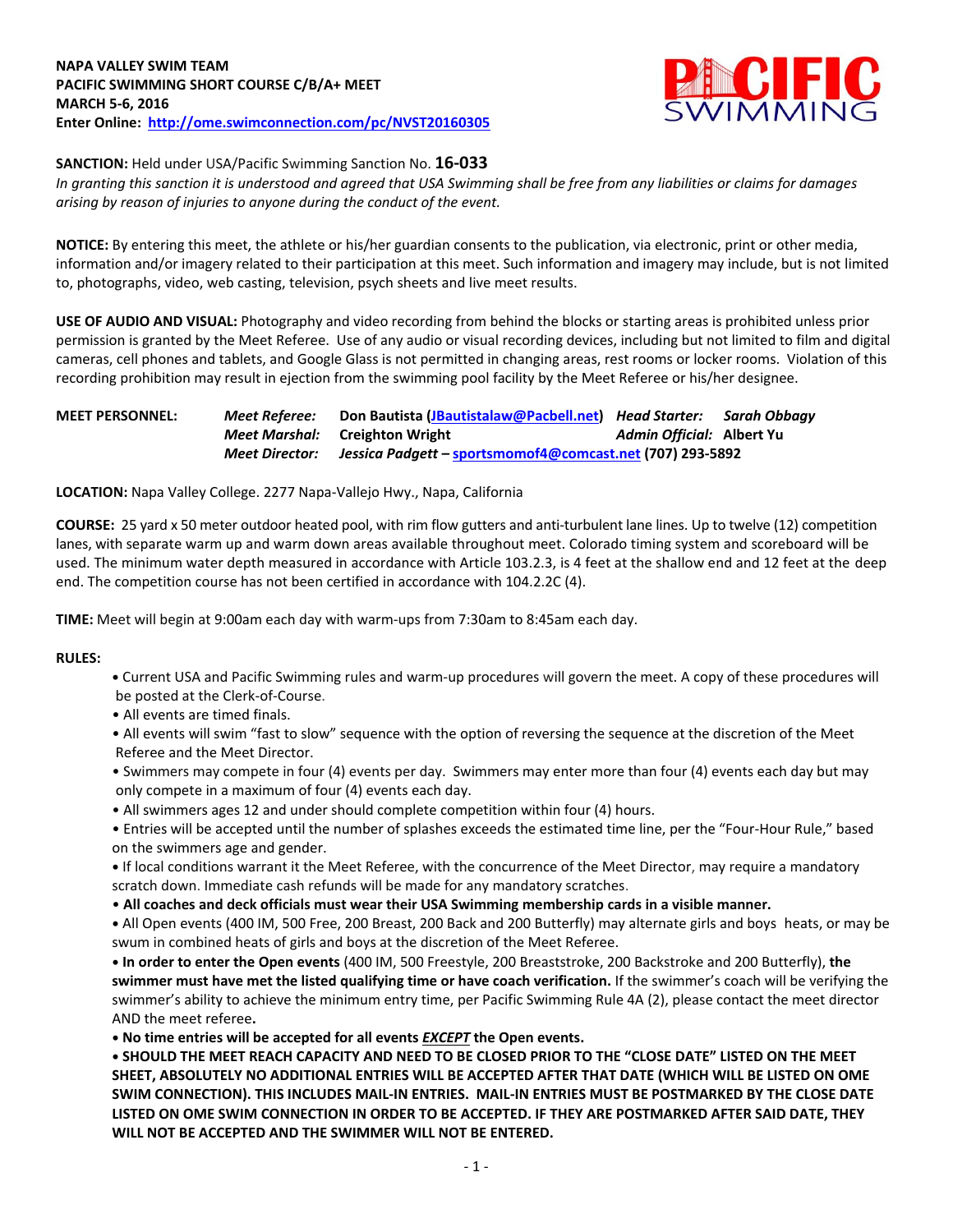**ATTENTION HIGH SCHOOL SWIMMERS:** If you are a high school swimmer in season, you need to be Unattached from this meet. It is the swimmers responsibility to be Unattached from this meet. You can un-attach at the meet if necessary. This does not apply to swimmers swimming under the rules of the Nevada Interscholastic Activities Association (NIAA).

**UNACCOMPANIED SWIMMERS:** Any USA-S athlete-member competing at the meet must be accompanied by a USA Swimming member-coach for the purposes of athlete supervision during warm-up, competition and warm-down. If a coach-member of the athlete's USA-S Club does not attend the meet to serve in said supervisory capacity, it is the responsibility of the swimmer or the swimmer's legal guardian to arrange for supervision by a USA-S member-coach. The Meet Director or Meet Referee may assist the swimmer in making arrangements for such supervision; however, it is recommended that such arrangements be made in advance of the meet by the athlete's USA-S Club Member-Coach.

**RACING STARTS:** Swimmer must be certified by a USA-S member-coach as being proficient in performing a racing start from the starting block or from the deck; otherwise, the swimmer must start the race in the water. It is the responsibility of the swimmer or the swimmer's legal guardian to ensure compliance with this requirement.

### **RESTRICTIONS:**

- Smoking and the use of other tobacco products is prohibited on the pool deck, in the locker rooms, in spectator seating or standing areas and in all areas used by swimmers, during the meet and during warm-up periods.
- No pets, except for "service assistance animals" are allowed anywhere in the meet venue.
- No food or drink is allowed in the locker rooms.
- Sale and use of alcoholic beverages is prohibited in all areas of the meet venue.
- No glass containers are allowed in the meet venue.
- No propane heater is permitted except for snack bar/meet operations.
- All shelters must be properly secured.
- Changing into or out of swimsuits other than in locker rooms or other designated areas is prohibited.

• Destructive devices, to include but not limited to, explosive devices and equipment, firearms (open or concealed), blades, knives, mace, stun guns and blunt objects are strictly prohibited in the swimming facility and its surrounding areas. If observed, the Meet Referee or his/her designee may ask that these devices be stored safely away from the public or removed from the facility. Noncompliance may result in the reporting to law enforcement authorities and ejection from the facility. Law enforcement officers (LEO) are exempt per applicable laws.

• During general warm up swimmers must use 3-point entry into the pool.

• **ONLY COACHS TENTS WILL BE ALOWED ON THE POOL DECK**

**• No tents, EZ Ups, Chairs (except those for coaches) or any form of "set up" or "loitering" will be allowed on pool deck. Team tent/set up will be allowed in the bleachers and the area above the bleachers.** 

**ELIGIBILITY:** • Swimmers must be current members of USA-S and enter their name and registration number on the meet entry card as they are shown on their Registration Card. If this is not done, it may be difficult to match the swimmer with the registration and times database. The meet host will check all swimmer registrations against the SWIMS database and if not found to be registered, the Meet Director shall accept the registration at the meet (a \$10 surcharge will be added to the regular registration fee). Duplicate registrations will be refunded by mail.

• Swimmers in the "A" Division must have met at least USA Swimming Motivational "A" minimum time standard.

Swimmers in the "B" Division must have met at least the listed "B" minimum time standard. All entry times slower than the listed "B" time standard will be in the "C" Division.

• Entries with **"NO TIME" will be accepted (Exception: OPEN events, see rules)** and will be seeded in the slowest heat(s) of the "C" division.

• Entry times submitted for this meet will be checked against a computer database and may be changed in accordance with Pacific Swimming Entry Time Verification Procedures.

• Disabled swimmers are welcome to attend this meet and should contact the Meet Director or Meet Referee regarding any special accommodations on entry times and seeding per Pacific Swimming policy.

• Swimmers 19 years of age and over may compete in the meet for time only, no awards. Such swimmers must have met standards for the 17-18 age group.

• The swimmer's age will be the age of the swimmer on the first day of the meet.

**ENTRY FEES:** \$4.00 per event plus an \$8.00 participation fee per swimmer. Entries will be rejected if payment is not sent at time of request. No refunds will be made, except mandatory scratch downs.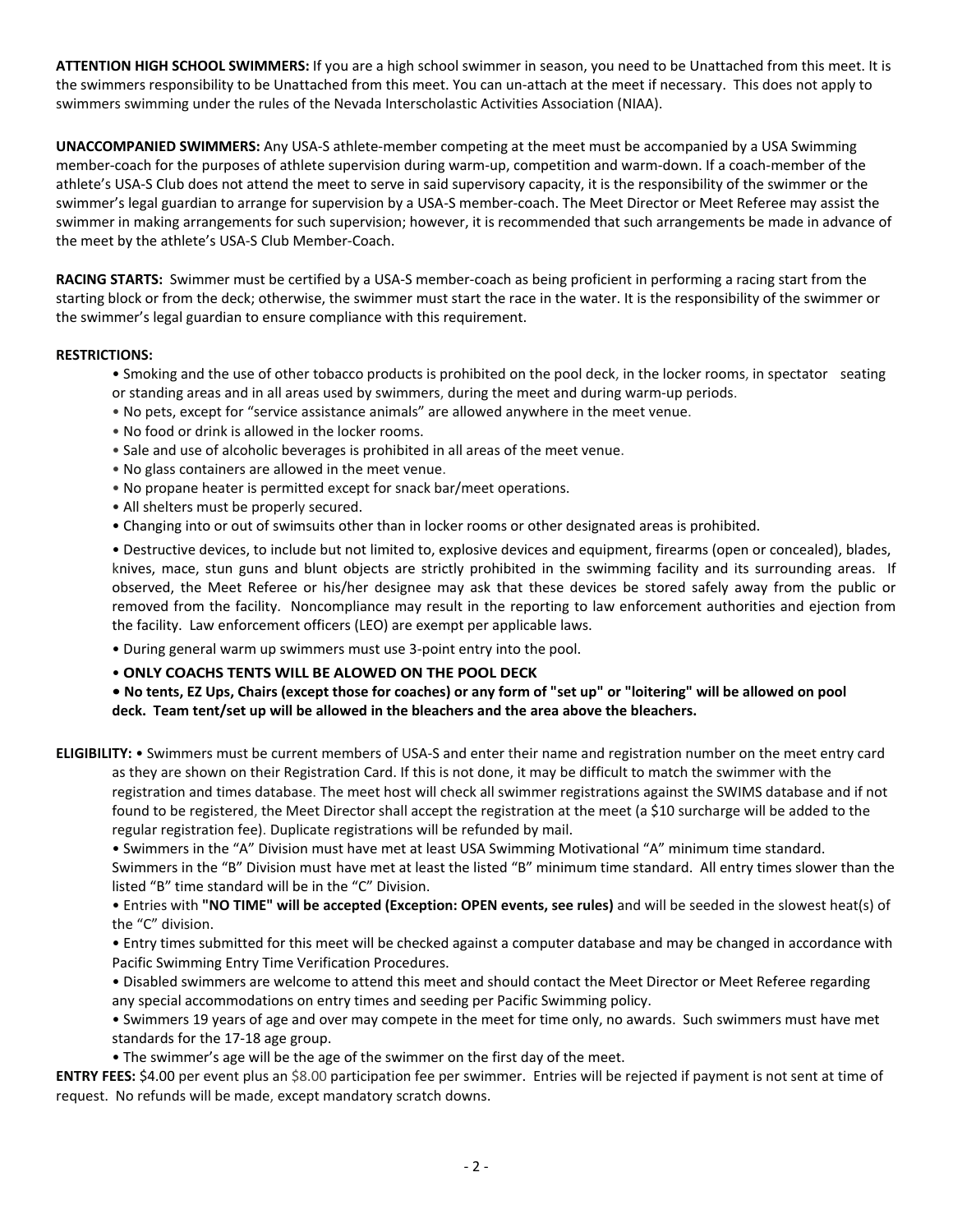**ONLINE ENTRIES:** To enter online go to **<http://ome.swimconnection.com/pc/NVST20160305>** to receive an immediate entry confirmation. This method requires payment by credit card. Swim Connection, LLC charges a processing fee for this service, equal to \$1 per swimmer plus 5% of the total Entry Fees. Please note that the processing fee is a separate fee from the Entry Fees. If you do not wish to pay the processing fee, enter the meet using a mail entry. **Entering online is a convenience, is completely voluntary, and is in no way required or expected of a swimmer by Pacific Swimming.** Online entries will be accepted through Wednesday, February 24, 2016 at 5:00pm.

**MAILED OR HAND DELIVERED ENTRIES**: Entries must be on the attached consolidated entry form. Forms must be filled out completely and printed clearly with swimmers best time. Entries must be postmarked by midnight, Monday February 22, 2016 or hand delivered by 5:00pm Wednesday February 24, 2016. No late entries will be accepted. Requests for confirmation of receipt of entries should include a self-addressed envelope.

**SHOULD THE MEET REACH CAPACITY AND NEED TO BE CLOSED PRIOR TO THE ONLINE ENTRY "CLOSE DATE" LISTED ABOVE (Wednesday, February 24, 2016) ABSOLUTELY NO ADDITIONAL ENTRIES WILL BE ACCEPTED AFTER THAT DATE (DATE MEET CLOSED WILL BE LISTED ON OME SWIM CONNECTION). THIS INCLUDES MAIL-IN ENTRIES. MAIL-IN ENTRIES MUST BE POSTMARKED BY THE CLOSE DATE LISTED ON OME SWIM CONNECTION IN ORDER TO BE ACCEPTED. IF THEY ARE POSTMARKED AFTER SAID DATE, THEY WILL NOT BE ACCEPTED AND THE SWIMMER WILL NOT BE ENTERED. UNACCEPTED AND UNPROCESSED ENTRIES AND FEES WILL BE RETURNED.**

**Make check payable to**: Napa Valley Swim Team

| <b>Mail entries to:</b> Jessica Padgett |                     | <b>Hand deliver entries to:</b> Jessica Padgett |                     |
|-----------------------------------------|---------------------|-------------------------------------------------|---------------------|
|                                         | 120 W MacArthur St. |                                                 | 120 W MacArthur St. |
|                                         | Sonoma, CA 95476    |                                                 | Sonoma, CA 95476    |

**CHECK-IN:** The meet will be deck seeded. Swimmers must check-in at the Clerk-of-Course. No event shall be closed more than 30 minutes before the scheduled start of the session. Close of check-in for all individual events shall be no more than 60 minutes before the estimated time of the start of the first heat of the event. Swimmers who do not check in will not be seeded and will not be allowed to compete in that event.

**SCRATCHES:** Any swimmers not reporting for or competing in an individual timed final event that they have checked in for shall not be penalized. Swimmers who must withdraw from an event after it is seeded are requested to inform the referee immediately.

## **AWARDS:**

- **Individual events**: Ribbons will be awarded to the 1<sup>st</sup> 8<sup>th</sup> place finishers in the "A," "B" and "C" divisions, for each event and age group (8&U, 9-10, 11-12, 13-14, 15-16, 17-18.) The 13 & Over individual events will be swum in combined heats, with awards given for each separate age group (13-14, 15-16, 17-18). The 11 & Over individual events will be swum in combined heats, with awards given for each separate age group (11-12, 13-14, 15-16, 17-18). Swimmers 19 years of age and older will not receive awards.
- **Open events:** Will be swum in combined heats, with no awards being given.
- "A" medals will be awarded to swimmers achieving new USA-S "A" times swum during this meet only.
- *AWARDS MUST BE PICKED UP ON SUNDAY, THE LAST DAY OF THE MEET, BY A TEAM'S COACH OR TEAM REPRESENTATIVE. AWARDS WILL NOT BE MAILED.*
- *ZONE 3 TEAMS: AWARDS THAT ARE NOT PICKED UP AT THE MEET WILL BE AVAILABLE AT THE NEXT ZONE 3 BOARD MEETING.*
- *NON ZONE 3 TEAMS AND UNATTACHED SWIMMERS: TEAMS AND SWIMMERS MUST COORDINATE WITH THE AWARDS DESK PICK UP &/OR DELIVERY OF AWARDS AND FOR THOSE AWARDS NOT PICKED UP. IF AWARDS WILL NOT BE ABLE TO BE PICKED UP ON THE LAST DAY OF THE MEET, A PRE-PAID ENVELOPE MUST BE PROVIDED.*
- *AWARDS WILL NOT BE INDIVIDUALLY DISTRIBUTED THROUGHOUT THE MEET.*

**ADMISSION:** Free. A 2-day program will be available for a nominal fee.

**SNACK BAR & HOSPITALITY:** A snack bar will be available on Saturday and Sunday. Coaches and working deck officials will be provided lunch. Hospitality will serve refreshments to timers.

**MISCELLANEOUS:** No overnight parking is allowed. Facilities will not be provided after meet hours.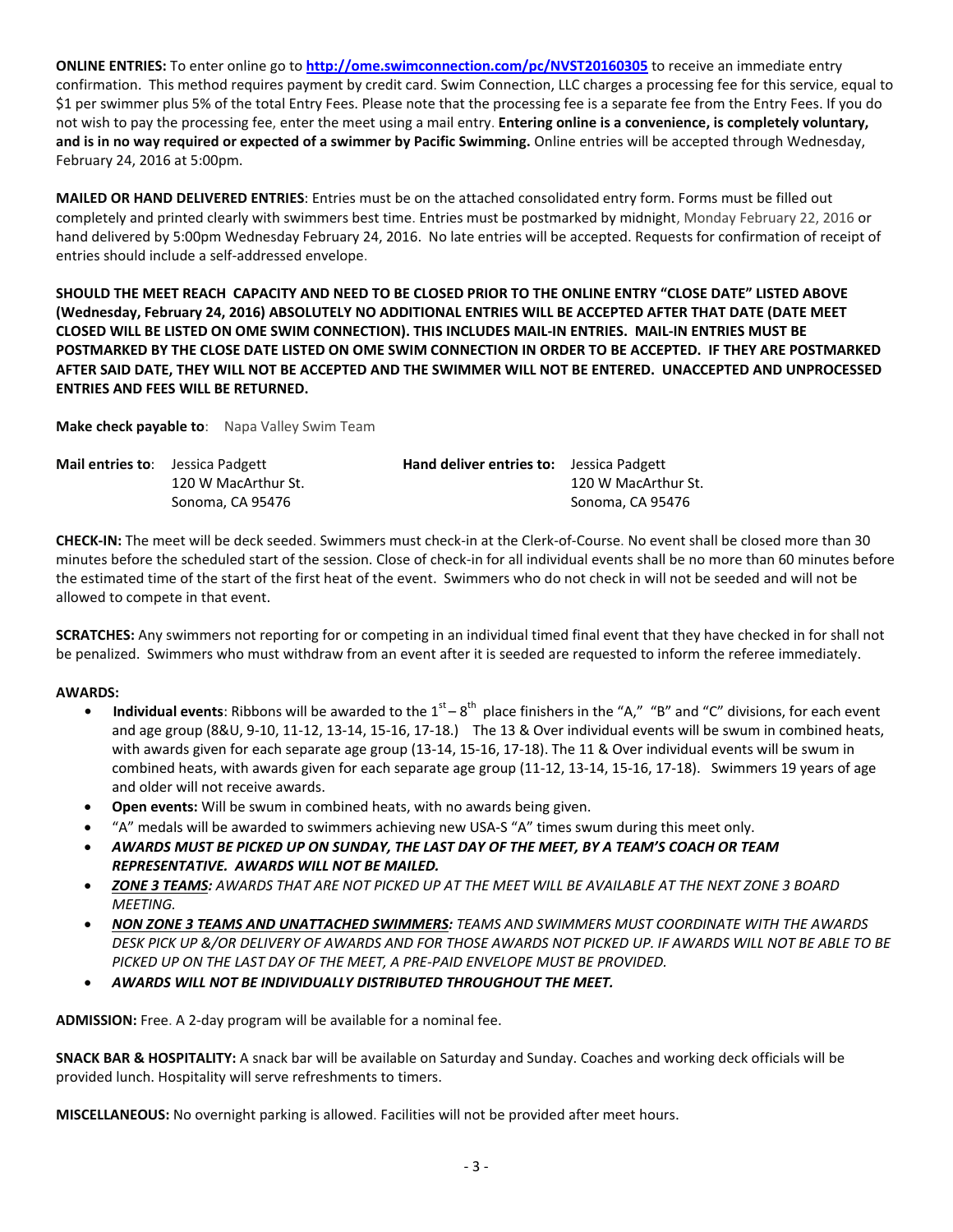**MINIMUM OFFICIALS**: At least seven days prior to the start of the meet, meet management (Meet Director and/or Meet Referee) shall contact a representative from each team participating in the meet, and provide a preliminary inventory of the officials that team is required to provide for each session. Each team shall, by the start of the meet, provide to the Meet Director or designee a list of Officials who have agreed to represent that team during each session of the meet.

At the meet, meet management shall conduct an inventory of officials, and shall compare the number of swimmers entered in each session by each team with the number of officials present representing each team. If meet management certifies that a team has not provided sufficient officials for any session of the meet in accordance with the table below, excluding finals in a trials and finals meet, the team will be fined \$100 per missing official per session of the meet.

| Club swimmers entered in session | Trained and carded officials required |
|----------------------------------|---------------------------------------|
| $1 - 10$                         |                                       |
| $11 - 25$                        |                                       |
| $26 - 50$                        |                                       |
| $51 - 75$                        |                                       |
| 76-100                           |                                       |
| 100 or more                      |                                       |

\*Zone 3 will include assigned and working Colorado, Intermediary/ Chief Timing Judge, and Computer operator in the count of officials for a session although these positions are not carded. Zone 3 will accept un-carded Trainees in the count of officials for up to two sessions. Teams may use officials "borrowed" from other teams, or unattached officials at the meet who agree, to fulfill their obligation under the rule.

# **EVENT SUMMARY**

|                   | <b>SATURDAY</b> |                |            | <b>SUNDAY</b>       |                |                 |                 |  |  |
|-------------------|-----------------|----------------|------------|---------------------|----------------|-----------------|-----------------|--|--|
| <b>8 &amp; UN</b> | $9-10$          | $11 - 12$      | $13$ -UP   | <b>8 &amp; UN</b>   | $9 - 10$       | $11 - 12$       | <b>13-UP</b>    |  |  |
| 400 IM            | 400 IM          | 400 IM         | 400 IM     | <b>500 Free</b>     | 500 Free       | <b>500 Free</b> | <b>500 Free</b> |  |  |
| 25 Fly            | 50 Fly          | <b>100 Fly</b> | 100 Back   | 25 Back             | 200 Free       | 100 IM          | 200 Back        |  |  |
| 50 Back           | 50 Breast       | 50 Breast      | 200 Free   | 200 Back            | 50 Back        | 50 Back         | 200 IM          |  |  |
| 100 IM            | 200 IM          | 200 Free       | 100 Fly    | 200 Back<br>50 Free |                | 200 Back        | 100 Breast      |  |  |
| 25 Free           | 100 Free        | 50 Free        | 100 Free   | 50 Breast           | 50 Free        | 200 IM          | 50 Free         |  |  |
| 200 Breast        | 100 Back        | 100 Back       | 200 Breast | 50 Fly              | 100 Breast     | 100 Breast      | 200 Fly         |  |  |
|                   | 200 Breast      | 200 Breast     |            | 25 Breast           | <b>100 Fly</b> | 50 Fly          |                 |  |  |
|                   |                 |                |            | 200 Fly             | 100 IM         | 100 Free        |                 |  |  |
|                   |                 |                |            |                     | 200 Fly        | 200 Fly         |                 |  |  |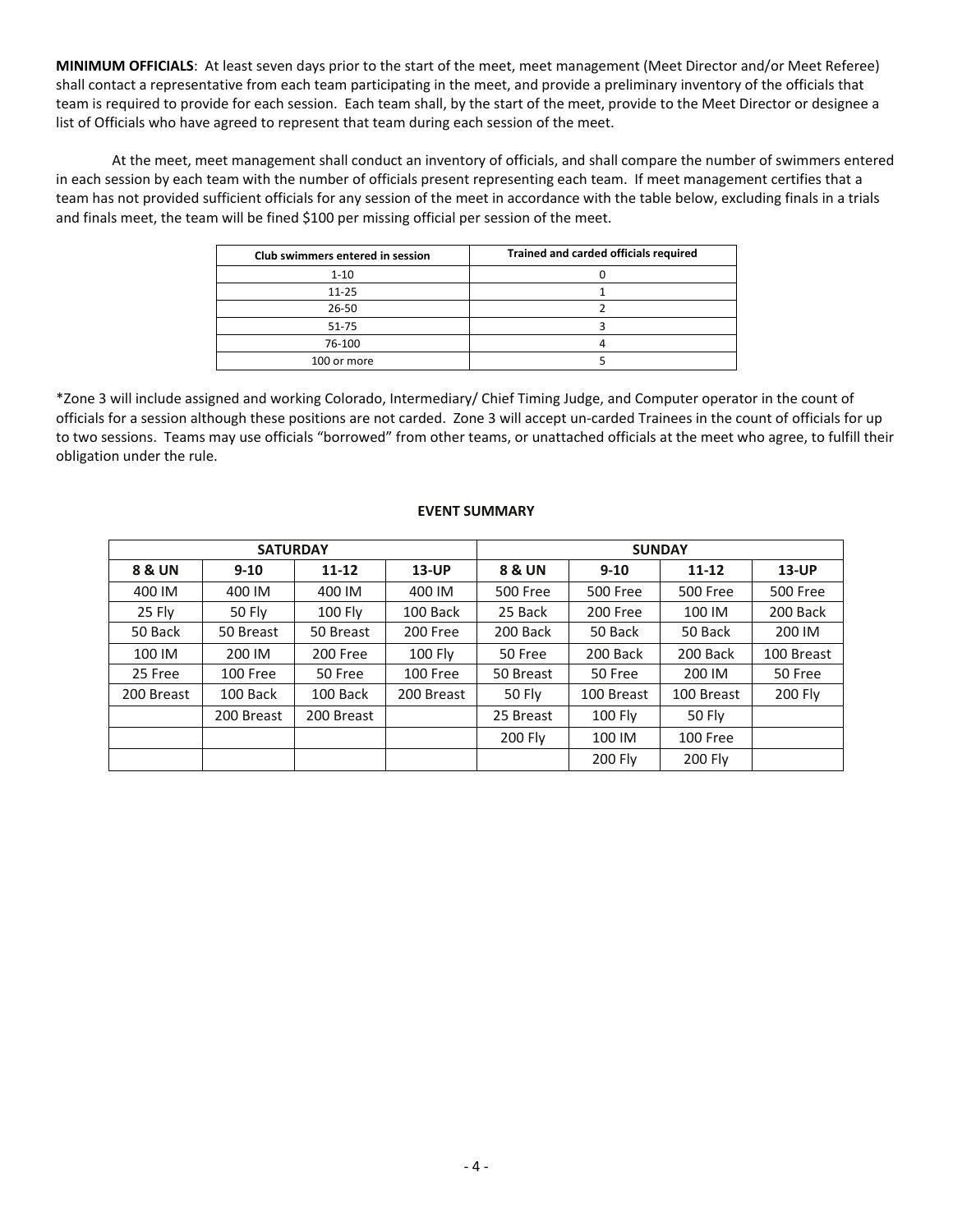|                               | Saturday, March 5, 2016                                                             |                              |                               | Sunday, March 6, 2016                                                          |                           |
|-------------------------------|-------------------------------------------------------------------------------------|------------------------------|-------------------------------|--------------------------------------------------------------------------------|---------------------------|
| <b>GIRLS</b><br><b>EVENT#</b> | <b>EVENT</b>                                                                        | <b>BOYS</b><br><b>EVENT#</b> | <b>GIRLS</b><br><b>EVENT#</b> | <b>EVENT</b>                                                                   | <b>BOY</b><br><b>EVEN</b> |
| $\mathbf{1}$                  | <b>OPEN 400 IM</b><br>Girl Qualifying Time: 6:28.59<br>Boy Qualifying Time: 6:20.09 | $\overline{2}$               | 39                            | OPEN 500 FREE<br>Girl Qualifying Time: 7:09.29<br>Boy Qualifying Time: 7:02.99 | 40                        |
| $\overline{3}$                | 11-12 100 Fly                                                                       | 4                            | 41                            | 11-12 100 IM                                                                   | 42                        |
| 5                             | 8 & U 25 Fly                                                                        | 6                            | 43                            | 9-10 200 Free                                                                  | 44                        |
| $\overline{7}$                | 9-10 50 Fly                                                                         | 8                            | 45                            | 8 & U 25 Back                                                                  | 46                        |
| 9                             | 13 & O 100 Back                                                                     | 10                           | 47                            | 11-12 50 Back                                                                  | 48                        |
| 11                            | 11-12 50 Breast                                                                     | 12                           | 49                            | 9-10 50 Back                                                                   | 50                        |
| 13                            | 8 & U 50 Back                                                                       | 14                           | 51                            | OPEN 200 BACK<br>Girl Qualifying Time: 2:59.49<br>Boy Qualifying Time: 2:55.29 | 52                        |
| 15                            | 9-10 50 Breast                                                                      | 16                           | 53                            | 8 & U 50 Free                                                                  | 54                        |
| 17                            | 11 & O 200 Free                                                                     | 18                           | 55                            | 9-10 50 Free                                                                   | 56                        |
| 19                            | 8 & U 100 IM                                                                        | 20                           | 57                            | 11 & O 200 IM                                                                  | 58                        |
| 21                            | 9-10 200 IM                                                                         | 22                           | 59                            | 8 & U 50 Breast                                                                | 60                        |
| 23                            | 11-12 50 Free                                                                       | 24                           | 61                            | 9-10 100 Breast                                                                | 62                        |
| 25                            | 13 & O 100 Fly                                                                      | 26                           | 63                            | 11 & O 100 Breast                                                              | 64                        |
| 27                            | 9-10 100 Free                                                                       | 28                           | 65                            | 8 & U 50 Fly                                                                   | 66                        |
| 29                            | 8 & U 25 Free                                                                       | 30                           | 67                            | 9-10 100 Fly                                                                   | 68                        |
| 31                            | 13 & O 100 Free                                                                     | 32                           | 69                            | 11-12 50 Fly                                                                   | 70                        |
| 33                            | 11-12 100 Back                                                                      | 34                           | 71                            | 13 & O 50 Free                                                                 | 72                        |
| 35                            | 9-10 100 Back                                                                       | 36                           | 73                            | 8 & U 25 Breast                                                                | 74                        |
| 37                            | OPEN 200 Breast<br>Girl Qualifying Time: 3:25.79<br>Boy Qualifying Time: 3:17.69    | 38                           | 75                            | 9-10 100 IM                                                                    | 76                        |

|                   | Saturday, March 5, 2016                                                             |                              |                               | Sunday, March 6, 2016                                                          |  |
|-------------------|-------------------------------------------------------------------------------------|------------------------------|-------------------------------|--------------------------------------------------------------------------------|--|
| <b>RLS</b><br>NT# | <b>EVENT</b>                                                                        | <b>BOYS</b><br><b>EVENT#</b> | <b>GIRLS</b><br><b>EVENT#</b> | <b>EVENT</b>                                                                   |  |
| 1                 | <b>OPEN 400 IM</b><br>Girl Qualifying Time: 6:28.59<br>Boy Qualifying Time: 6:20.09 | $\overline{2}$               | 39                            | OPEN 500 FREE<br>Girl Qualifying Time: 7:09.29<br>Boy Qualifying Time: 7:02.99 |  |
| 3                 | 11-12 100 Fly                                                                       | $\overline{\mathbf{4}}$      | 41                            | 11-12 100 IM                                                                   |  |
| $\frac{5}{7}$     | 8 & U 25 Fly                                                                        | 6                            | 43                            | 9-10 200 Free                                                                  |  |
|                   | 9-10 50 Fly                                                                         | 8                            | 45                            | 8 & U 25 Back                                                                  |  |
| 9                 | 13 & O 100 Back                                                                     | 10                           | 47                            | 11-12 50 Back                                                                  |  |
| $\overline{1}$    | 11-12 50 Breast                                                                     | 12                           | 49                            | 9-10 50 Back                                                                   |  |
| L3                | 8 & U 50 Back                                                                       | 14                           | 51                            | OPEN 200 BACK<br>Girl Qualifying Time: 2:59.49<br>Boy Qualifying Time: 2:55.29 |  |
| L5                | 9-10 50 Breast                                                                      | 16                           | 53                            | 8 & U 50 Free                                                                  |  |
| $\overline{17}$   | 11 & O 200 Free                                                                     | 18                           | 55                            | 9-10 50 Free                                                                   |  |
| L9                | 8 & U 100 IM                                                                        | 20                           | 57                            | 11 & O 200 IM                                                                  |  |
| $\overline{21}$   | 9-10 200 IM                                                                         | 22                           | 59                            | 8 & U 50 Breast                                                                |  |
| $^{23}$           | 11-12 50 Free                                                                       | 24                           | 61                            | 9-10 100 Breast                                                                |  |
| 25                | 13 & O 100 Fly                                                                      | 26                           | 63                            | 11 & O 100 Breast                                                              |  |
| 27                | 9-10 100 Free                                                                       | 28                           | 65                            | 8 & U 50 Fly                                                                   |  |
| 29                | 8 & U 25 Free                                                                       | 30                           | 67                            | 9-10 100 Fly                                                                   |  |
| $^{31}$           | 13 & O 100 Free                                                                     | 32                           | 69                            | 11-12 50 Fly                                                                   |  |
| 33                | 11-12 100 Back                                                                      | 34                           | 71                            | 13 & O 50 Free                                                                 |  |
| 35 <sub>2</sub>   | 9-10 100 Back                                                                       | 36                           | 73                            | 8 & U 25 Breast                                                                |  |
| 37                | OPEN 200 Breast<br>Girl Qualifying Time: 3:25.79<br>Boy Qualifying Time: 3:17.69    | 38                           | 75                            | 9-10 100 IM                                                                    |  |
|                   |                                                                                     |                              | 77                            | 11-12 100 Free                                                                 |  |
|                   |                                                                                     |                              | 79                            | OPEN 200 FLY<br>Girl Qualifying Time: 3:02.39<br>Boy Qualifying Time: 2:58.09  |  |

Use the following URL to find the time standards: <http://www.pacswim.org/swim-meet-times/standards>